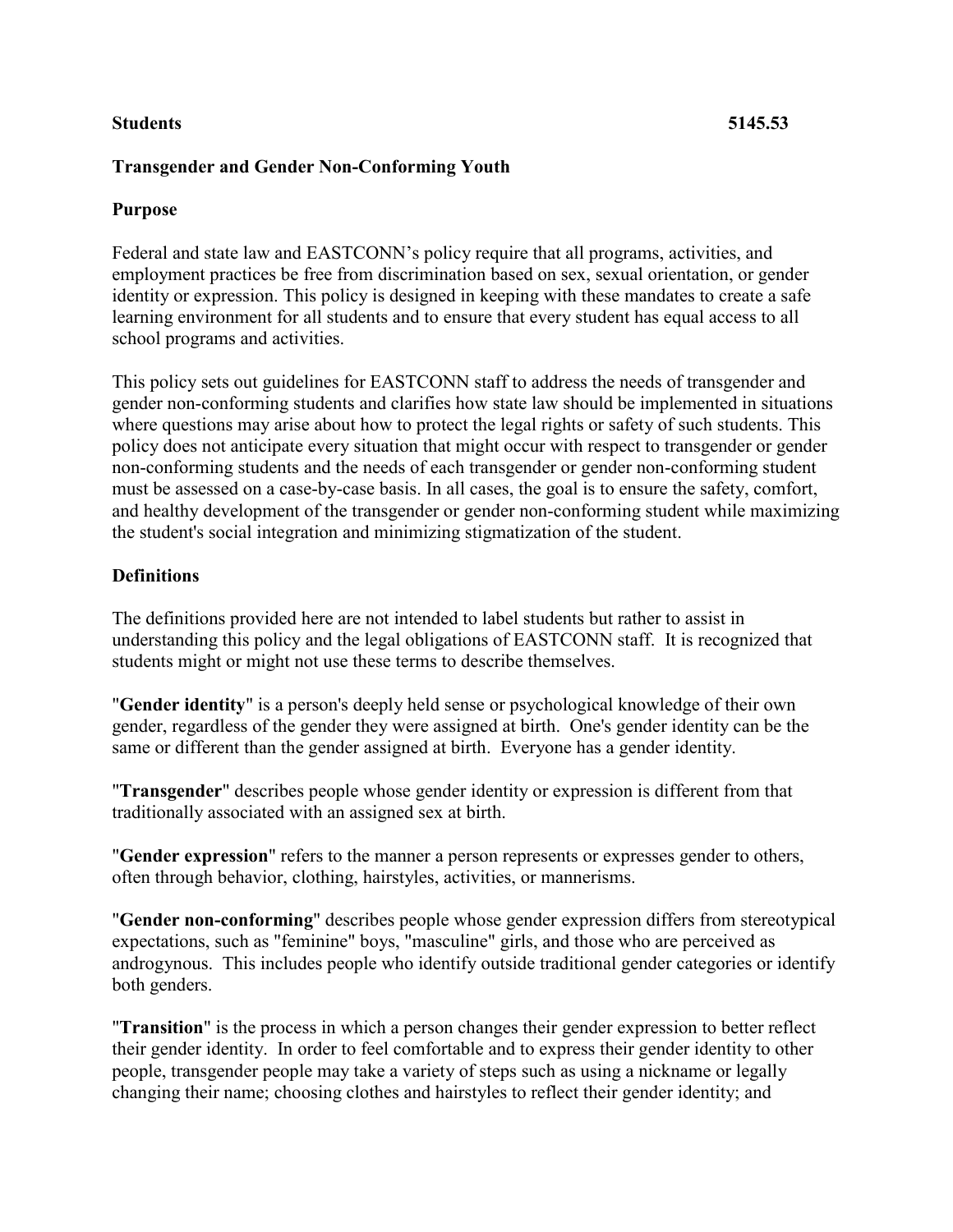generally living and presenting themselves to others, consistently with their gender identity. Some, but not all, transgender people take hormones or undergo surgical procedures to change their bodies to better reflect their gender identity.

"**Bullying**" means the repeated use by one or more students of a written, oral or electronic communication, such as cyberbullying, directed at or referring to another student attending school in EASTCONN or a physical act or gesture by one or more students repeatedly directed at another student attending school in EASTCONN that (1) causes physical or emotional harm to such student or damage to such student's property, (2) places such student in reasonable fear of harm to himself or herself, or of damage to his or her property, (3) creates a hostile environment at school for such student, (4) infringes on the rights of such student at school, or (5) substantially disrupts the education process or the orderly operation of a school.

Bullying shall include, but not be limited to, a written, oral, or electronic communication or physical act or gesture based on any actual or perceived differentiating characteristic, such as race, color, religion, ancestry, national origin, gender, sexual orientation, gender identity or expression, socioeconomic status, academic status, physical appearance, or mental, physical, developmental or sensory disability, or by association with an individual or group who has or is perceived to have one or more of such characteristics.

"**Harassment**" means written, verbal or physical conduct that adversely affects the ability of one or more students to participate in or benefit from the school's educational programs or activities because the conduct is so severe, persistent or pervasive. This includes conduct that is based on a student's actual or perceived race, color, national origin, sex, disability, sexual orientation, sexual identity or expression, or religion. This also includes conduct that targets a student because of a characteristic of a friend, family member or other person or group with whom a student associates.

# **Privacy**

All persons, including students, have a right to privacy. This includes the right to keep private one's transgender status or gender non-conforming presentation at school. Information about a student's transgender status, legal name, or gender assigned at birth also may constitute confidential medical information. School personnel should not disclose information that may reveal a student's transgender status or gender non-conforming presentation to others, including parents and other school personnel, unless legally required to do so or unless the student has authorized such disclosure. Transgender and gender non-conforming students have the right to discuss and express their gender identity and expression openly and to decide when, with whom, and how much to share private information.

When contacting the parent or guardian of a transgender or gender non-conforming student, school personnel should use the student's legal name and the pronoun corresponding to the student's gender assigned at birth unless the student, parent, or guardian has specified otherwise.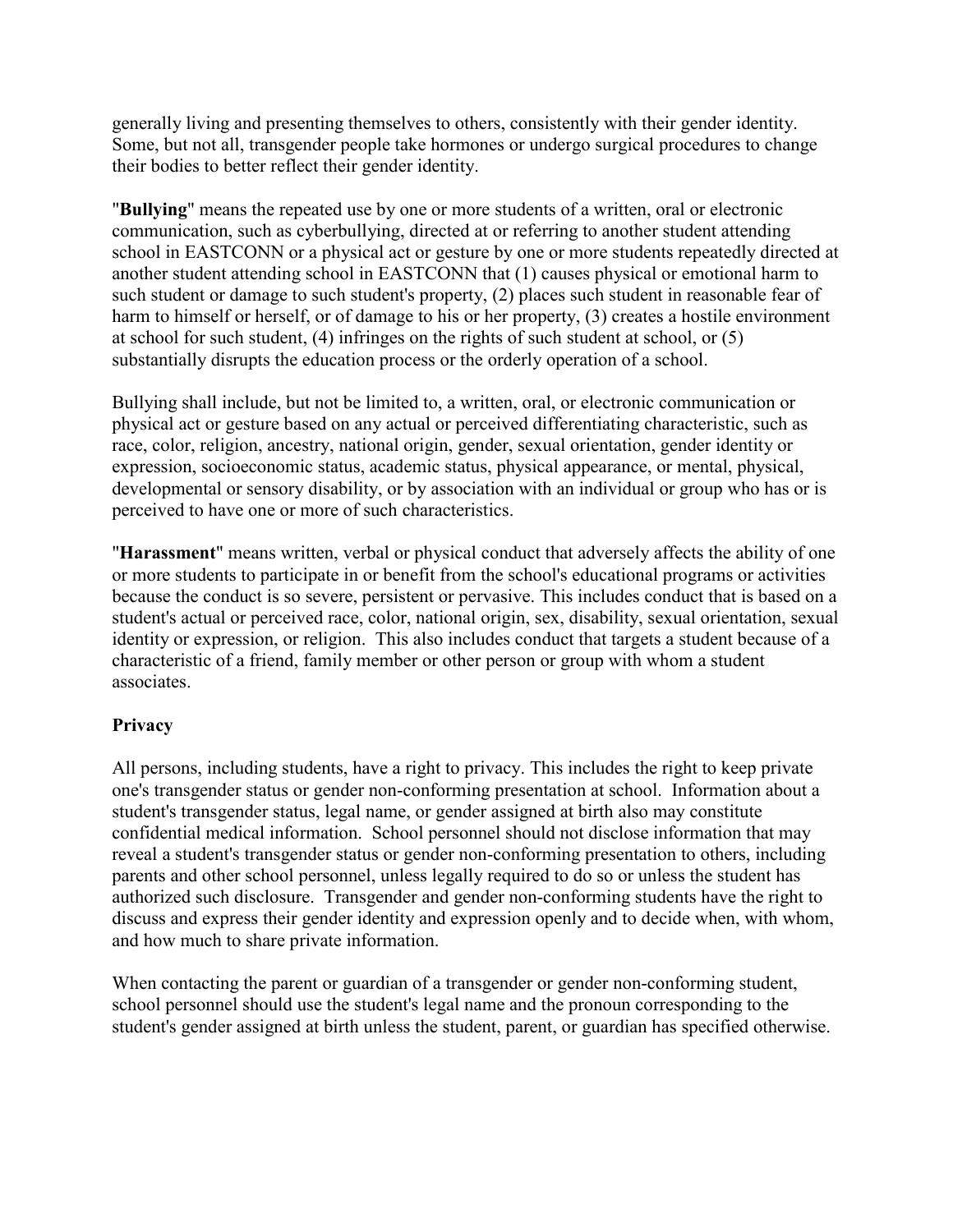## **Official Records**

EASTCONN is required to maintain a mandatory permanent student record ("official record") that includes a student's legal name and legal gender. However, EASTCONN is not required to use a student's legal name and gender on other school records or documents. EASTCONN will change a student's official record to reflect a change in legal name or legal gender upon receipt of documentation that such change has been made pursuant to a court order. In situations where school staff or administrators are required by law to use or to report a transgender student's legal name or gender, such as for purposes of standardized testing, school staff and administrators shall adopt practices to avoid the inadvertent disclosure of such confidential information.

Note: A review of Connecticut statutes and regulations and other legal resources has not provided a legal basis requiring a court order prior to changing a student's official record to reflect a change in legal name or legal gender. It is a common practice to require documentation to change a student's legal name or gender pursuant to a court order or through amendment of state or federally-issued identification. However, under FERPA\*, a school must consider the request of a minor student's education records that is inaccurate, misleading, or in violation of the student's privacy rights. Consider, therefore, the following language as an alternative to the above. \*(Family Educational Rights and Privacy Act)

EASTCONN recognizes, under FERPA, that a student has the right to request the school to change his/her name and gender on such student's school records if the student or parent/guardian, if such a student is under 18 years of age, believe the records are incorrect, misleading, or violate a student's privacy.

### **Names/Pronouns**

A student has the right to be addressed by a name and pronoun that corresponds to the student's gender identity. A court-ordered name or gender change is not required, and the student need not change his or her official records.

The intentional or persistent refusal to respect a student's gender identity (for example, intentionally referring to the student by a name or pronoun that does not correspond to the student's gender identity) is a violation of this policy.

# **Gender-Segregated Activities**

To the extent possible, schools should reduce or eliminate the practice of segregating students by gender. In situations where students are segregated by gender, such as for selected health education classes, students should be included in the group that corresponds to their gender identity.

EASTCONN shall modify its student information system, as necessary, to prevent disclosure of confidential information and ensure that school personnel use a student's preferred name and pronouns consistent with the student's gender identity.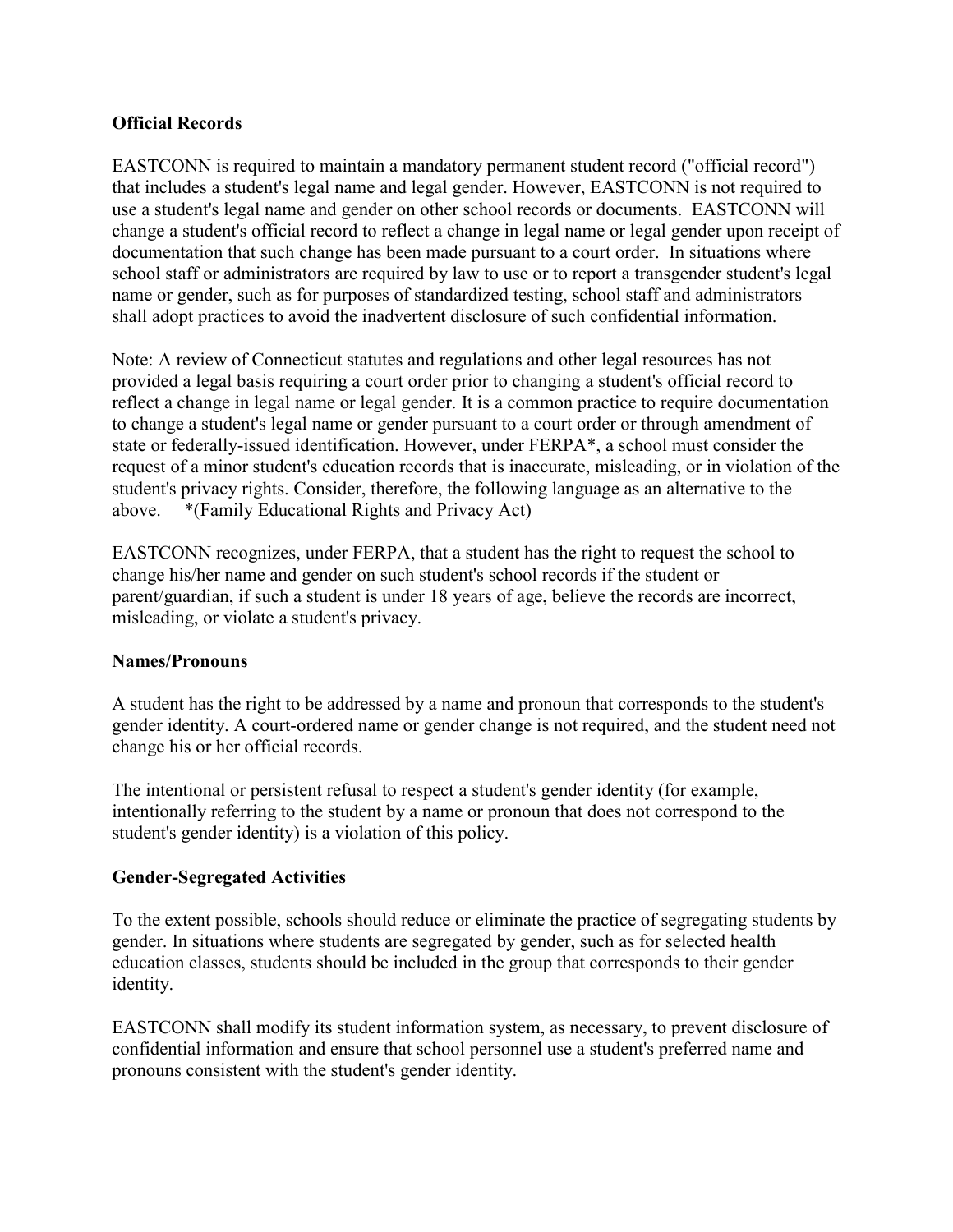### **Restroom Accessibility**

Students shall have access to the restroom that corresponds to their gender identity consistently asserted at school. Any student who has a need or desire for increased privacy, regardless of the underlying reason, should be provided access to a single user restroom. However, no student shall be required to use such a restroom because they are transgender or gender non-conforming.

## **Locker Room Accessibility**

The use of locker rooms by transgender students shall be assessed on a case-by-case basis with the goals of maximizing the student's social integration and equal opportunity to participate in physical education classes and sports, ensuring the student's safety and comfort, and minimizing stigmatization of the student. In most cases, transgender students should have access to the locker room that corresponds to their gender identity consistently asserted at school, like all other students. Any student, transgender or not, who has a need or desire for increased privacy, regardless of the underlying reason, should be provided with a reasonable alternative changing area such as the use of a private area (e.g., a nearby restroom stall with a door, an area separated by a curtain, a P.E. instructor's office in the locker room, or a nearby health office restroom), or with a separate changing schedule (e.g., using the locker room that corresponds to their gender identity before or after other students). Any alternative arrangement should be provided in a way that protects the student's ability to keep his or her transgender status confidential. In no case shall a transgender student be required to use a locker room that conflicts with the student's gender identity.

# **Physical Education Classes & Intramural Sports**

Transgender and gender non-conforming students shall be permitted to participate in physical education classes and intramural sports in a manner consistent with their gender identity.

### **Interscholastic Competitive Sports Teams**

Transgender and gender non-conforming students shall be permitted to participate in interscholastic athletics in a manner consistent with their gender identity and in compliance with the applicable regulations of the Connecticut Interscholastic Athletic Association (CIAC).

### **Dress Codes**

Transgender and gender non-conforming students have the right to dress in a manner consistent with their gender identity or gender expression. In general, EASTCONN schools may not adopt dress codes that restrict students' clothing or appearance on the basis of gender.

### **Discrimination/Harassment**

It is the responsibility of each school and EASTCONN to ensure that transgender and gender non-conforming students have a safe school environment. This includes ensuring that any incident of discrimination, harassment, or violence is given immediate attention, including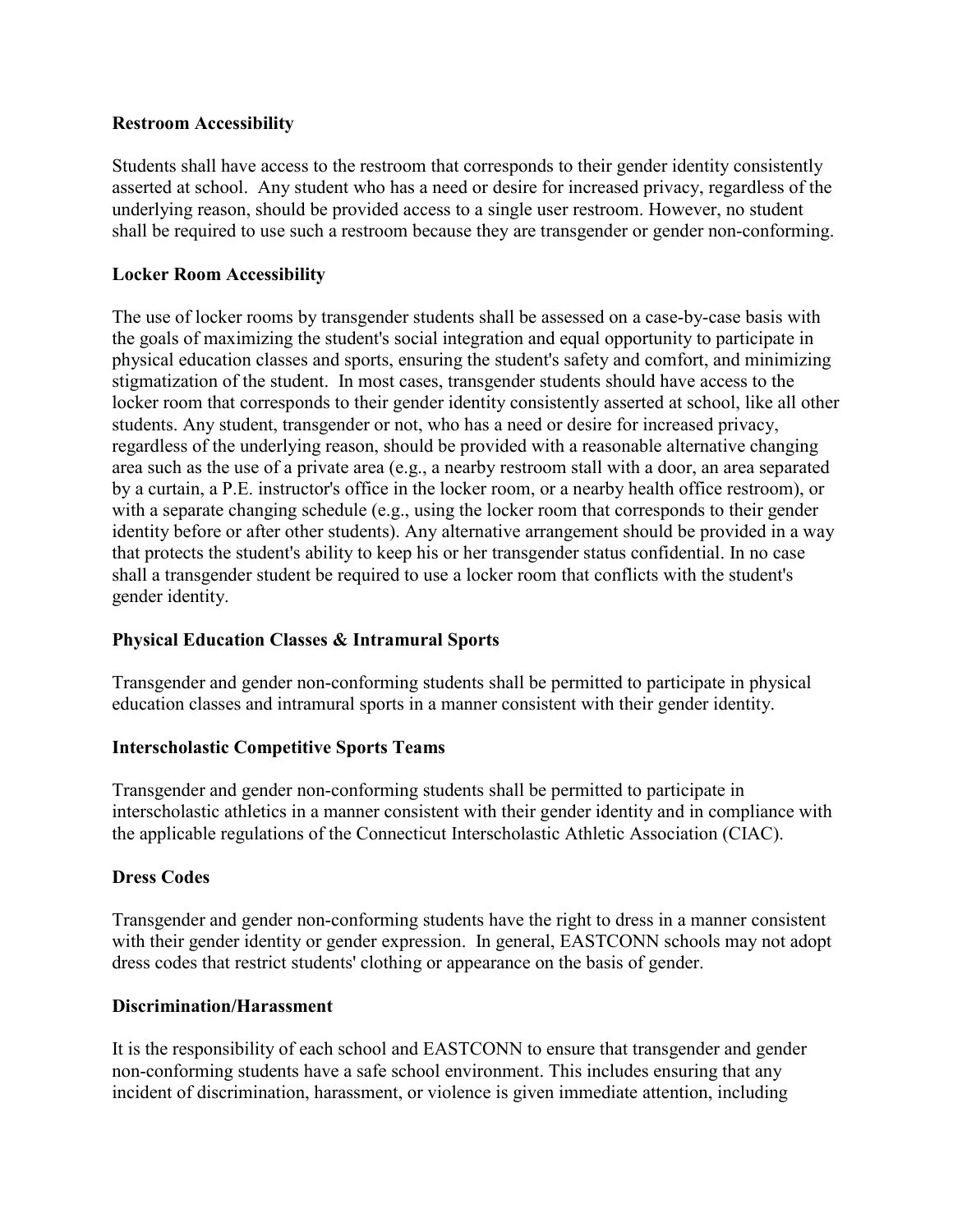investigating the incident, taking appropriate corrective action, and providing students and staff with appropriate resources.

Complaints alleging discrimination or harassment based on a person's actual or perceived transgender status or gender nonconformity are to be handled in the same manner as other discrimination or harassment complaints.

## **Transferring a Student to Another School (Opportunity Transfers)**

In general, schools should aim to keep transgender and gender non-conforming students at the original school site. Opportunity transfers should not be a school's first response to harassment and should be considered only when necessary for the protection or personal welfare of the transferred student, or when requested by the student or the student's parent/guardian. The student or the student's parent or guardian must consent to any such transfer.

### **Professional Development**

The EASTCONN Board directs the Executive Director of EASTCONN to provide for the training of EASTCONN staff in transgender sensitivity, in what it means to treat all people respectfully and equally. Developmentally age-appropriate training shall also be provided for students.

- (cf. [0521](http://z2policy.cabe.org/cabe/DocViewer.jsp?docid=10&z2collection=core#JD_0521) Nondiscrimination)
- (cf. [4131](http://z2policy.cabe.org/cabe/DocViewer.jsp?docid=199&z2collection=core#JD_4131) Staff Development)
- (cf. [5114](http://z2policy.cabe.org/cabe/DocViewer.jsp?docid=236&z2collection=core#JD_5114) Suspension and Expulsion/Due Process)
- (cf. [5131](http://z2policy.cabe.org/cabe/DocViewer.jsp?docid=267&z2collection=core#JD_5131) Conduct)
- (cf. [5131.21](http://z2policy.cabe.org/cabe/DocViewer.jsp?docid=270&z2collection=core#JD_5131.21) Violent and Aggressive Behavior)
- (cf. [5131.8](http://z2policy.cabe.org/cabe/DocViewer.jsp?docid=276&z2collection=core#JD_5131.8) Out-of-School Misconduct)
- (cf. 5131.912 Aggressive Behavior)
- (cf. 5131.913 Cyberbullying)
- (cf. [5131.91](http://z2policy.cabe.org/cabe/DocViewer.jsp?docid=280&z2collection=core#JD_5131.91) Hazing)
- (cf. 5144 Discipline/Punishment)
- (cf. 5145.4 Nondiscrimination)
- (cf. [5145.5](http://z2policy.cabe.org/cabe/DocViewer.jsp?docid=338&z2collection=core#JD_5145.5) Sexual Harassment)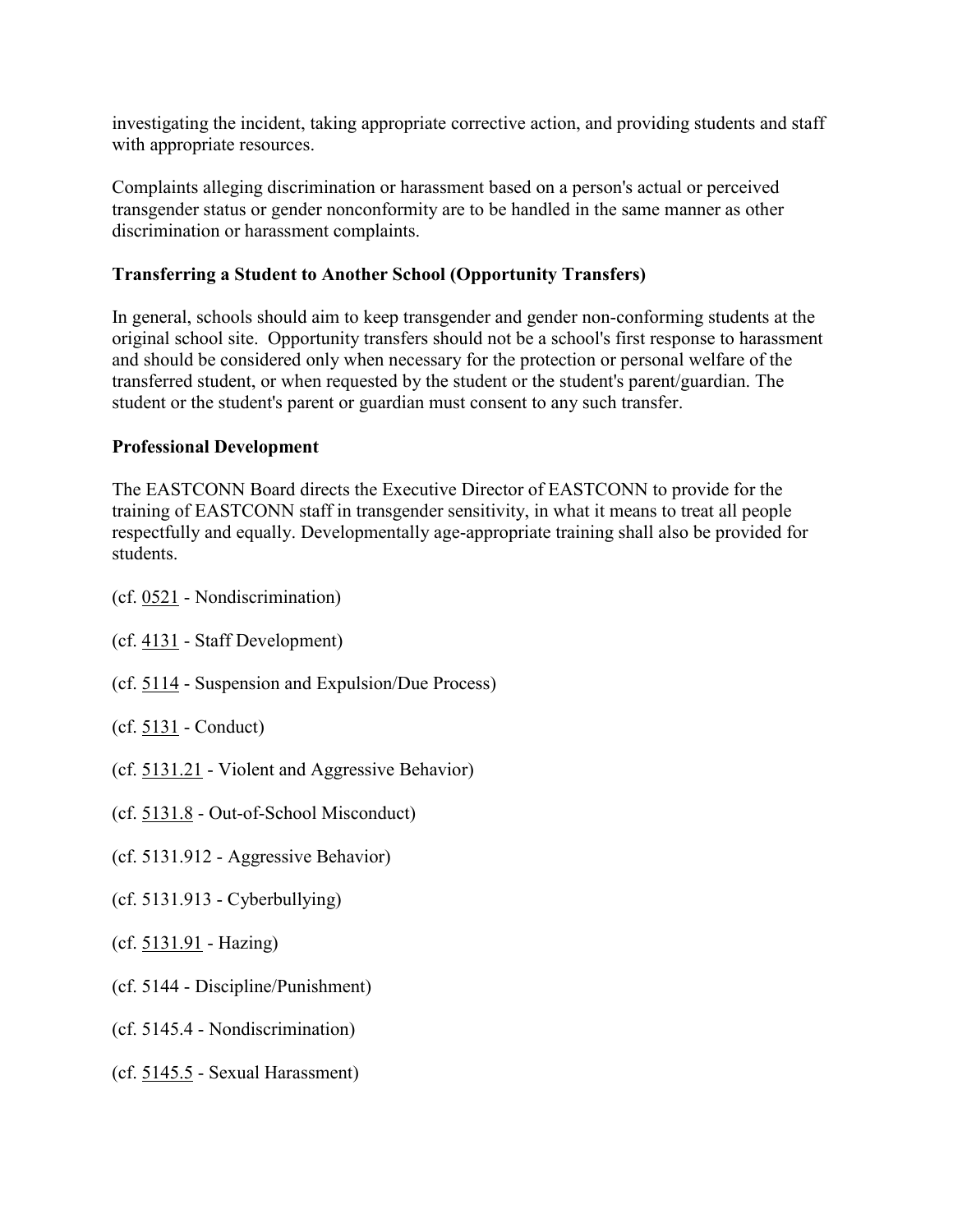(cf. [5145.51](http://z2policy.cabe.org/cabe/DocViewer.jsp?docid=339&z2collection=core#JD_5145.51) - Peer Sexual Harassment)

- (cf. 5145.52 Harassment)
- (cf. [5145.6](http://z2policy.cabe.org/cabe/DocViewer.jsp?docid=343&z2collection=core#JD_5145.6) Student Grievance Procedure)
- (cf. [6121](http://z2policy.cabe.org/cabe/DocViewer.jsp?docid=368&z2collection=core#JD_6121) Nondiscrimination)
- (cf. [6121.1](http://z2policy.cabe.org/cabe/DocViewer.jsp?docid=369&z2collection=core#JD_6121.1) Equal Educational Opportunity)

Legal Reference: Connecticut General Statutes

[10-](http://www.cga.ct.gov/2011/pub/Title10.htm)15c Discrimination in public school prohibited. (Amended by P.A. 97-247 to include "sexual orientation" and PA 11-55 to include "gender identity or expression")

[46a-](http://www.cga.ct.gov/2011/pub/Title46a.htm)[60](http://www.cga.ct.gov/2011/pub/Title60.htm) Discriminatory employment practices prohibited Federal Law.

[10-](http://www.cga.ct.gov/2011/pub/Title10.htm)209 Records not to be public.

[46a-](http://www.cga.ct.gov/2011/pub/Title46a.htm)[60](http://www.cga.ct.gov/2011/pub/Title60.htm) Discriminatory employment practices prohibited.

Section 504 and the Federal Vocational Rehabilitation Act of 1973, 20 U.S.C. 706(7)(b).

Public Act 07-62 An Act Concerning the Deprivation of Rights on Account of Sexual Orientation.

Public Act 11-55 An Act Concerning Discrimination.

Title IX of the Education Amendments of 1972, 34 CFR Section 106.

Meritor Savings Bank. FSB v. Vinson, 477 U.S. 57 (1986).

Faragher v. City of Boca Raton, No. 97-282 (U.S. Supreme Court, June 26, 1998).

Burlington Industries, Inc. v. Ellerth, No. 97-569, (U.S. Supreme Court, June 26,1998).

Gebbser v. Lago Vista Indiana School Agency, No. 99-1866, (U.S. Supreme Court, June 26,1998).

Davis v. Monroe County Board of Directors, No. 97-843 (U.S. Supreme Court, May 24, 1999).